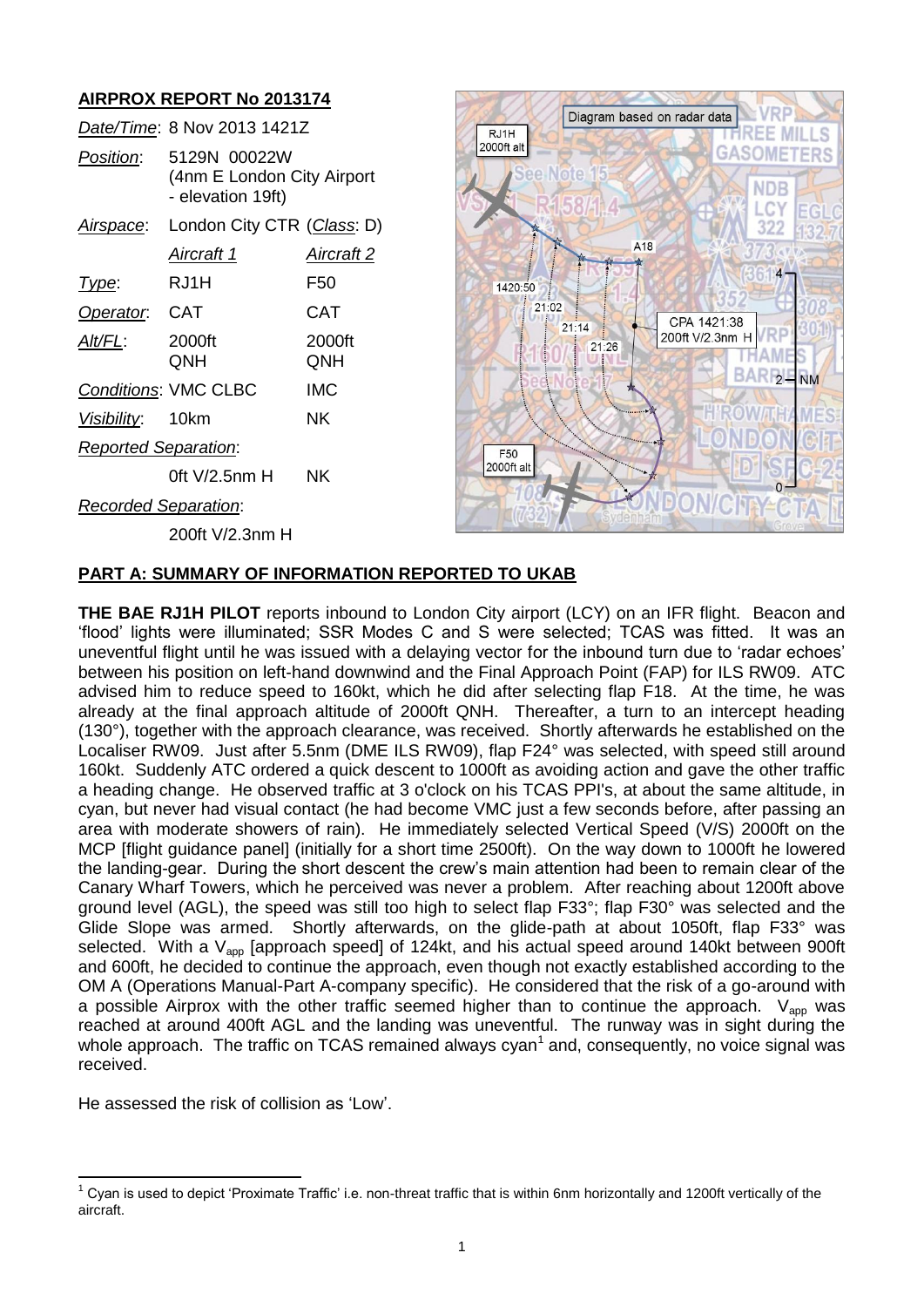**THE FOKKER F50 PILOT (F50)** reports that he was inbound to LCY, IFR. As far as he could recall, wing strobe lights were illuminated. He had been vectored by Thames Radar from the Detling VOR to a downwind right-hand position, south of the runway, for a landing on RW09 at LCY. The weather conditions at the time were very showery and turbulent, with a strong southerly wind. The RJ1H pilot ahead of him had asked for weather avoidance headings which had resulted in the RJ1H being north of the airport and being vectored for a left-hand circuit onto RW09. As the F50 pilot's aircraft approached the 'Alexandra Palace' TV mast at 2000ft he was fully visual with the ground. The controller instructed him to make a left-hand orbit in his present position (south of the airport) because the pattern was too tight with the RJ1H, which was on a left-hand base-leg position. A lefthand orbit was commenced and, as he rolled out back onto the downwind heading, the controller instructed him to make a further left turn away from the airport. He suspected that the strong southerly wind had blown him closer to the RJ1H on final approach than expected. He did not receive a TCAS RA alert or sight the RJ1H. He was then vectored for an uneventful landing on RW09.

**THE LCY RADAR DIRECTOR (DIR)** reports that the RJ1H pilot was positioned downwind left-hand for RW09 at LCY and was handed over to him by Thames Radar. The F50 pilot was positioned downwind right-hand for RW09 at LCY, also handed over to him by Thames Radar. The RJ1H pilot was at 2000ft, 160kt and about 5nm NW of LCY when he advised LCY DIR that he would need to carry on downwind for another 4nm to avoid build-ups. LCY DIR co-ordinated this with Special/VFR, Northolt and Heathrow. At about 10nm NW of LCY the pilot was able to make a left turn which he issued. In the mean time he had instructed the F50 pilot to descend to 2000ft and to reduce his speed to 160kt. Because of the extended downwind of the RJ1H, he had run out of room for the F50: he could not go beyond Vauxhall Bridge because of Heathrow traffic on westerly arrivals descending out of 3000ft; a right turn would take it into confliction with the RJ1H; and a climb or descent was not an option due to Heathrow inbounds at 3000ft and terrain clearance. A left turn would take the F50 towards the Crystal Palace masts and outside controlled airspace, which he did not want to do because of all the warnings that had been received about excursions of IFR Airways traffic outside Controlled Airspace (CAS), especially on the Thames sector. He felt that the only option was to give the F50 pilot an orbit downwind, once he was sufficiently ahead of the Biggin Hill inbound aircraft that was following about 5nm behind at 1800ft. The RJ1H pilot was given a heading to establish on the ILS and the F50 pilot was given an orbit clear of the Biggin Hill inbound. Until now he had thought that the wind was insignificant as the downwind heading on previous traffic did not seem to have any drift but, as the F50 pilot turned through east, he realised that he was drifting north. He immediately passed avoiding action to the pilot of the RJ1H by instructing him to descend to 1000ft and issued Traffic Information. He then gave the F50 pilot avoiding action with an increased left turn and also passed him Traffic Information. He recalled that the pilot advised that he had the traffic in sight. He informed each pilot when they were clear of confliction and were able to continue their approaches.

### **Factual Background**

The LCY weather was:

METAR EGLC 081350Z 18005KT 140V210 9999 FEW028 13/07 Q1002= METAR EGLC 081420Z 17010KT 140V210 9999 –SHRA SCT030 BKN150 11/07 Q1002 RERA=

#### **Analysis and Investigation**

### **CAA ATSI**

ATSI had access to area radar recordings, written reports from the pilot of the RJ1H and the LCY DIR, together with RTF recordings and a transcript of the LCY Radar frequency. The ATSU provided a copy of the unit investigation report.

At 1416:40 the RJ1H pilot, who was established on a heading of 280° at 2000ft, downwind lefthand for RW09, informed the LCY DIR that he needed to delay the turn onto base-leg for 4nm, to avoid weather. This was acknowledged.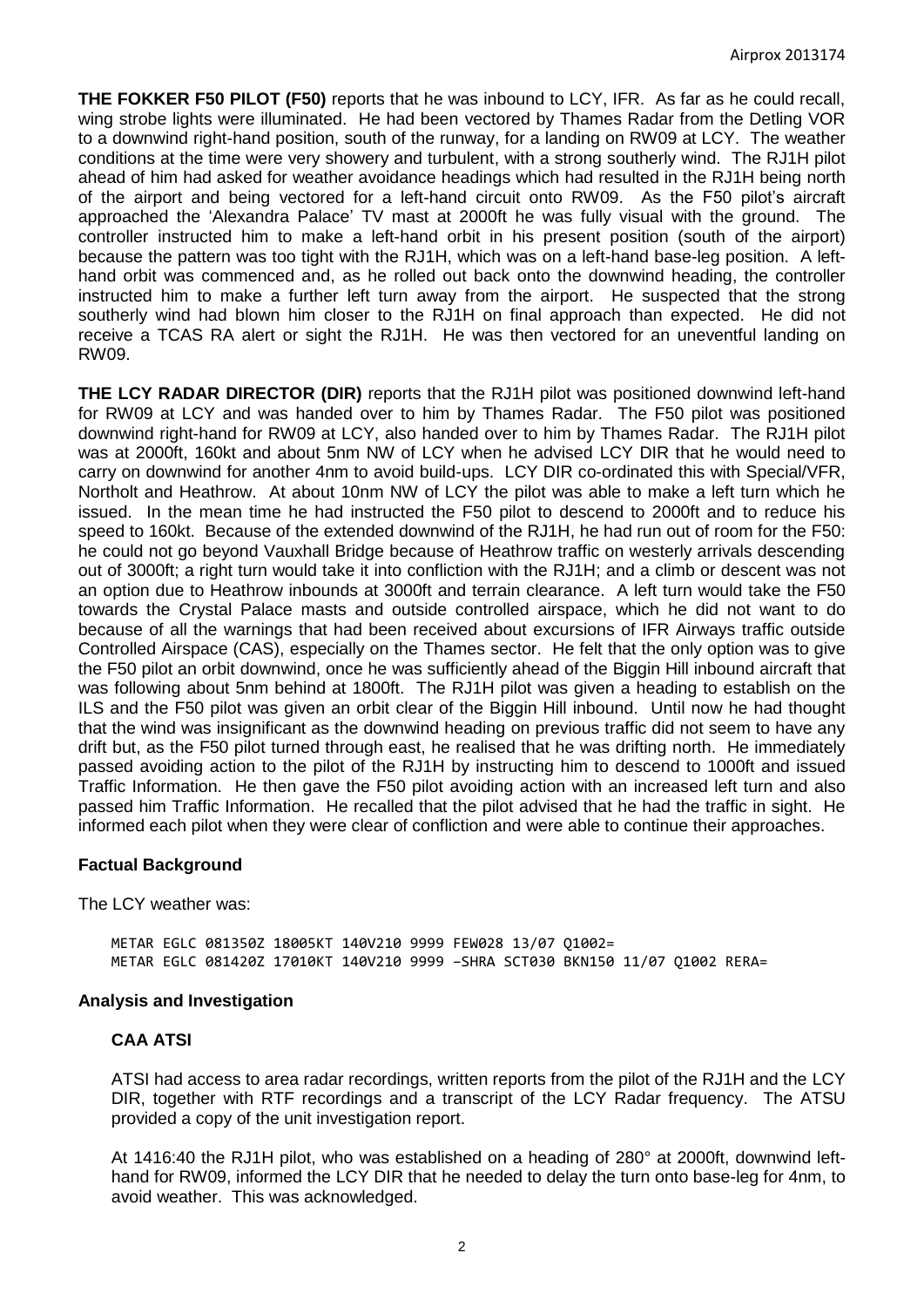The F50 pilot, who was downwind right-hand and number two to the RJ1H, was instructed to reduce speed to 160kt to 5nm.

The RJ1H pilot subsequently reported able to turn in. He was given a base-leg turn of 170° and then a closing heading for the localiser of 130°.

At 1419:25, the RJ1H was on a closing heading and the F50 was 3.2nm south of the final approach track for LCY (Figure 1).



Figure 1.

The F50 pilot was informed by the LCY DIR that, due to the traffic ahead (the RJ1H), it would be necessary to issue him an orbit. The F50 pilot was instructed to "*do a lefthand three sixty please lefthand three sixty to roll out again on heading two seven zero degrees*". The pilot read-back "*lefthand three sixty to roll out at two seven zero no problem [F50 C/S]*". As the F50 pilot conducted the orbit, the southerly wind caused the F50 to drift to the north, and closer than anticipated to the extended centreline for LCY.

At 1421:10, as the F50 pilot was completing his orbit, the RJ1H pilot was about to establish on the localiser, 4.1nm to the north-northwest of the F50 (Figure 2).



Figure 2.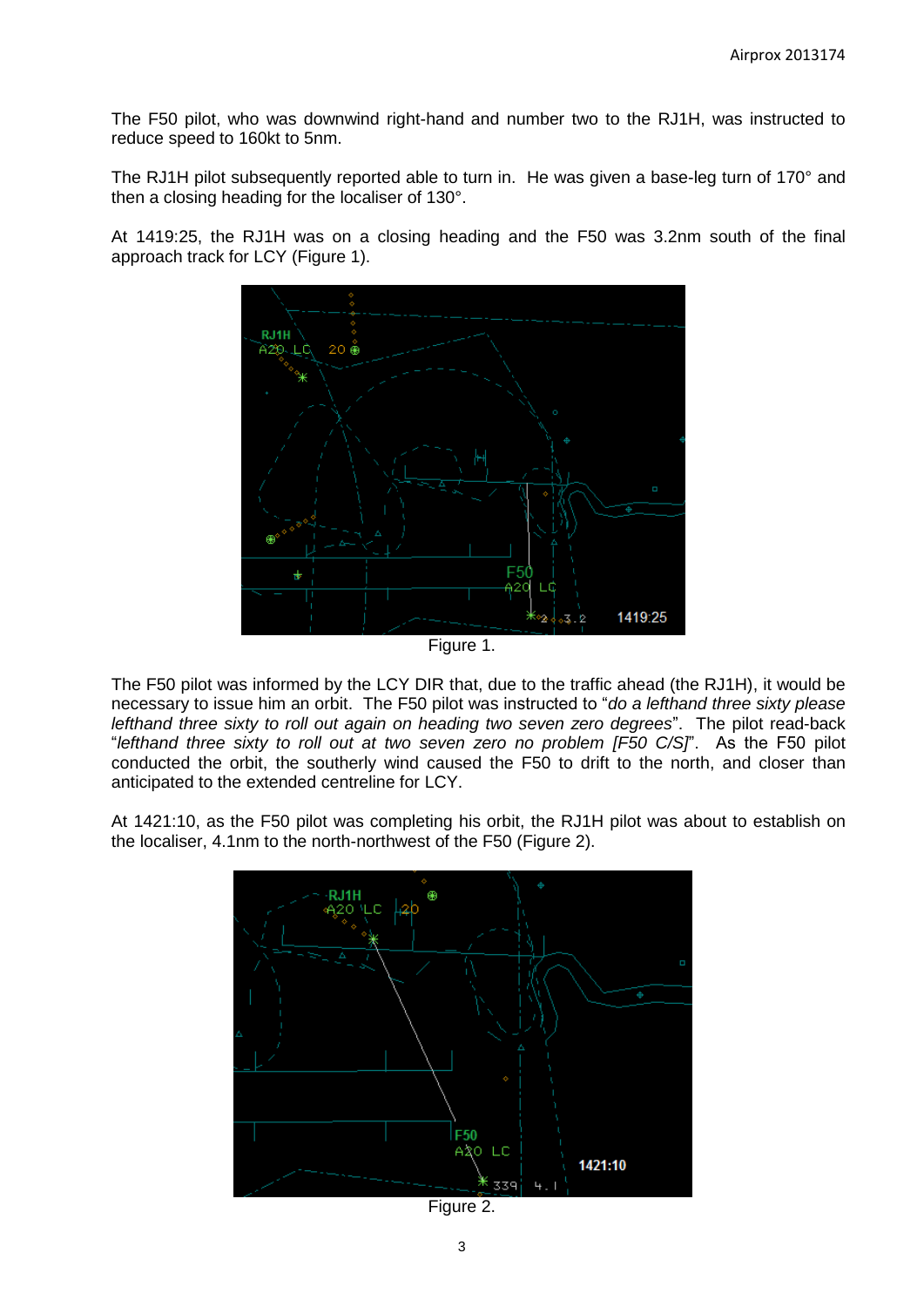The RJ1H pilot was instructed to *"[RJ1H C/S] descend altitude one thousand feet expedite avoiding action traffic right two o'clock three miles it's at two thousand feet"*. High level Short term Conflict Alert (STCA) activated as the RJ1H pilot read-back "*okay descending quickly to one thousand feet [RJ1H C/S]*". The F50's pilot was instructed *"[F50 C/S] avoiding action left turn two four zero degrees traffic in your right er one o'clock position two and a half miles descending to a thousand".*

As the F50 pilot turned left, the aircraft converged: at 1421:34, CPA, the two aircraft were 2.4nm horizontally and 100ft vertically apart and High-level STCA had reduced to Low-level (Figure 3).



At 1421:46, as the RJ1H pilot was approaching 3nm from touchdown, descending through 1500ft, the LCY DIR advised the RJ1H pilot that he was clear of the traffic and to continue with the ILS.

An extract from the Surveillance Minimum Altitude Chart (SMAC) for LCY (Figure 4) shows that the minimum altitude to be allocated to the RJ1H pilot, within the final approach vectoring area, was 1600ft. Canary Wharf Tower is shown at 806ft amsl on the chart.



There is also a restriction on the ILS chart for RW09 (Figure 5); the RJ1H descended through 1500ft as it passed 3 DME and 1200ft at 2.5 DME.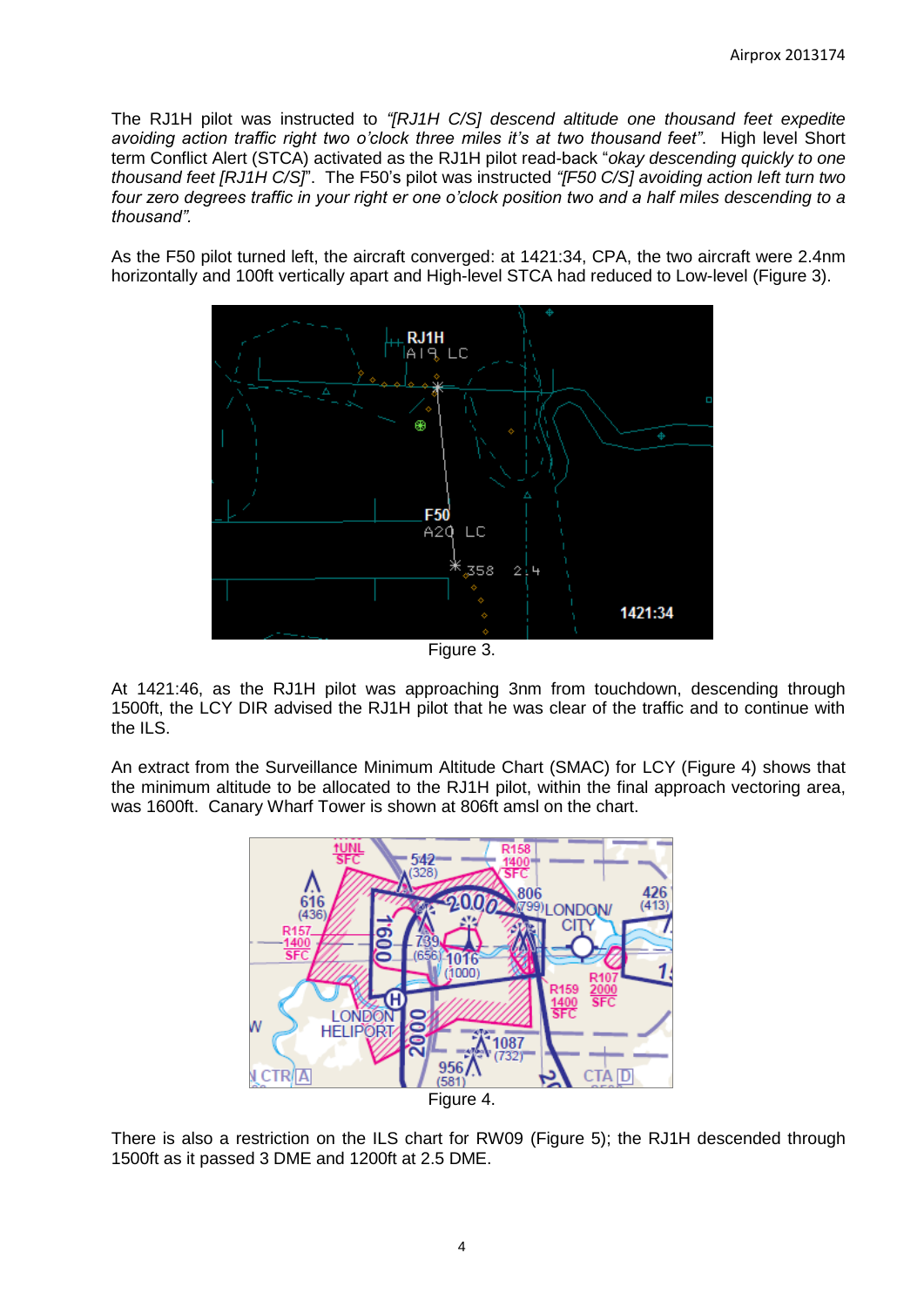

The unit report indicated that the LCY DIR co-ordinated with both Heathrow and Northolt when the RJ1H pilot informed him that he needed to delay the base-leg turn. When the RJ1H pilot could accept a base-leg turn it was not operationally possible for the F50 pilot to continue downwind. The separation required behind the RJ1H was 6nm. In order to achieve this the LCY DIR had considered various options, including changing the order, giving the F50 pilot a climb or descent, or allowing the F50 pilot to continue downwind, all of which would have had other implications. Vectoring the F50 pilot outside controlled airspace was considered and rejected, and the LCY DIR decided that an orbit was the best course of action to delay the F50. When the confliction between the RJ1H and the F50 became apparent during the F50 pilot's orbit, the LCY DIR considered that 'avoiding action' was necessary and instructed the RJ1H pilot to descend to 1000ft. The LCY DIR was focussed on establishing 1000ft separation from the F50 and did not fully consider the implications of instructing the aircraft to descend to this altitude. The LCY DIR stated that, as the RJ1H was on the localiser, he "*knew it would miss Canary Wharf*".

### **Summary**

The Airprox occurred within the LCY CTR when the LCY DIR instructed the F50 pilot to conduct an orbit in order to achieve the required separation on final approach behind the RJ1H. The southerly wind caused a degree of northerly drift as the F50 pilot completed his orbit, bringing the F50 and the RJ1H into conflict. In attempting to resolve the situation, the LCY DIR instructed the RJ1H pilot to descend to 1000ft<sup>2</sup>. The minimum separation recorded was 200ft vertically and 2.3nm horizontally (standard separation minima being 1000ft and/or 3nm).

# **PART B: SUMMARY OF THE BOARD'S DISCUSSIONS**

Information available included reports from both pilots, transcripts of the relevant RTF frequencies, area radar recordings, reports from the controller concerned, and reports from the appropriate ATC and operating authorities.

The Board first discussed the constraints within which the LCY DIR was operating and how they affected the sequencing of the aircraft. Civil ATC members commented that, to start with, it was unusual for the RJ1H to be positioned left-hand downwind to LCY's RW09; in contrast, the F50 had been vectored right-hand downwind at 2000ft despite the weather. Both aircraft had been handed over to the LCY DIR by Thames Radar and some members wondered whether the Thames controller could have positioned the F50 further behind the RJ1H. It was pointed out that aircraft are normally spaced about 10nm apart to achieve 6nm spacing on final approach and, although the spacing was considered 'tight', there was nothing to suggest that the spacing at handover was inappropriate. A Civil ATC member further explained that, when the RJ1H pilot had requested to extend his downwind leg, the LCY DIR would have had to immediately coordinate this extra routeing with Northolt and

<sup>&</sup>lt;u>2</u><br><sup>2</sup> This was below the minimum altitude to be allocated in accordance with the SMAC, and in contradiction with the warning published on the ILS(5.5°GP)/DME/NDB(L) RWY09 chart for LCY.